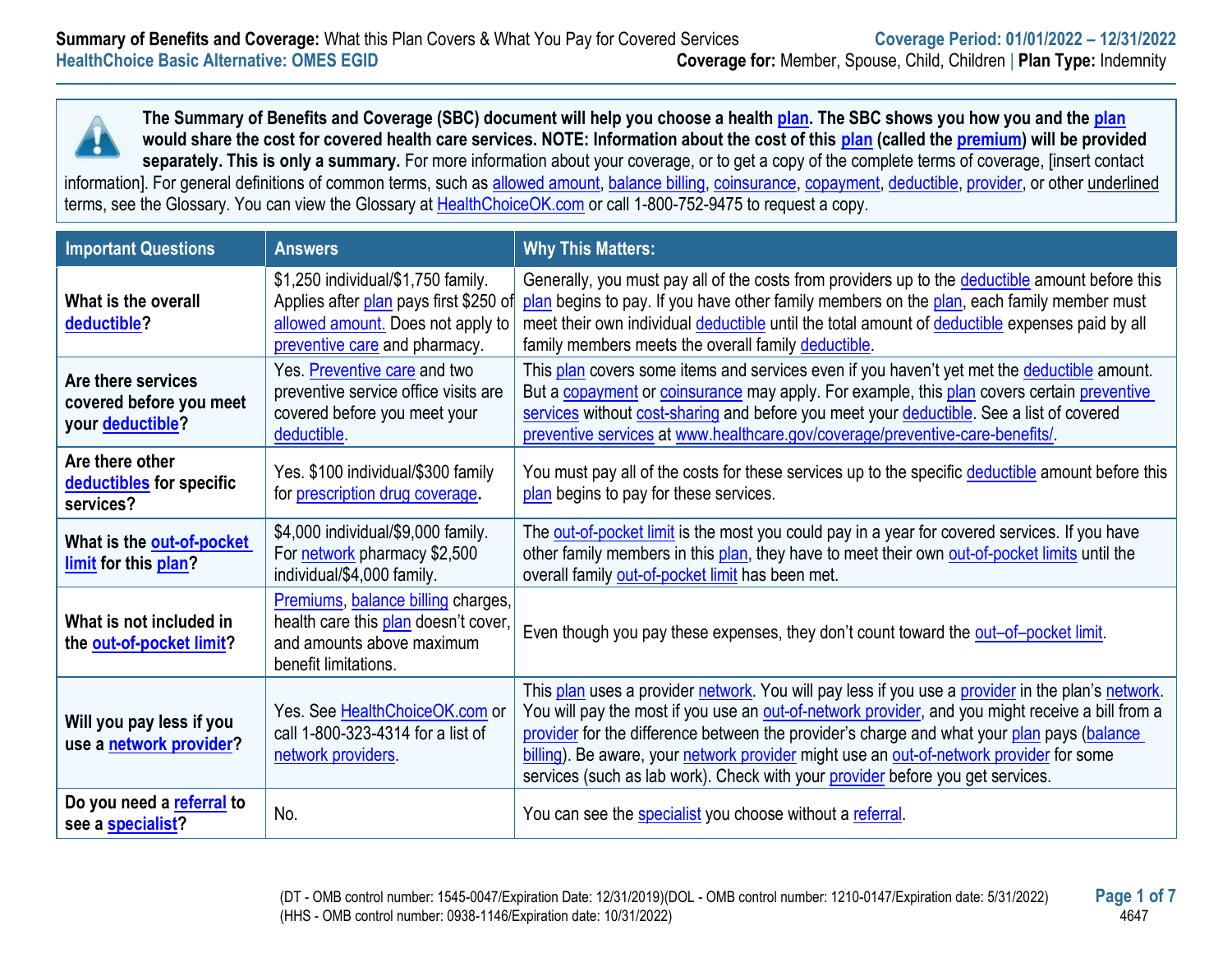All **[copayment](https://www.healthcare.gov/sbc-glossary/#copayment)** and **[coinsurance](https://www.healthcare.gov/sbc-glossary/#coinsurance)** costs shown in this chart are after your **[deductible](https://www.healthcare.gov/sbc-glossary/#deductible)** has been met, if a **[deductible](https://www.healthcare.gov/sbc-glossary/#deductible)** applies.  $\blacktriangle$ 

|                                                              | <b>Services You May</b><br><b>Need</b>                 | <b>What You Will Pay</b>                                                                                                                                      |                                                                        |                                                                                                                                                                                                                        |  |
|--------------------------------------------------------------|--------------------------------------------------------|---------------------------------------------------------------------------------------------------------------------------------------------------------------|------------------------------------------------------------------------|------------------------------------------------------------------------------------------------------------------------------------------------------------------------------------------------------------------------|--|
| <b>Common Medical Event</b>                                  |                                                        | <b>Network Provider</b><br>(You will pay the least)                                                                                                           | <b>Out-of-Network</b><br><b>Provider</b><br>(You will pay<br>the most) | <b>Limitations, Exceptions, &amp; Other</b><br><b>Important Information</b>                                                                                                                                            |  |
|                                                              | Primary care visit to<br>treat an injury or<br>illness | Based on allowed amount: for the first<br>\$250: \$0/Member. Next \$1,250/ Member or<br>\$1,750/Family: 100%. Next<br>\$5,500/Member or \$14,500/Family: 50%. | Amount above<br>allowed amount.                                        | Balance billing applies to out-of-network                                                                                                                                                                              |  |
| If you visit a health care<br>provider's office or<br>clinic | <b>Specialist visit</b>                                | Based on allowed amount: for the first<br>\$250. Next \$1,250/ Member or<br>\$1,750/Family: 100%. Next<br>\$5,500/Member or \$14,500/Family: 50%.             | Amount above<br>allowed amount.                                        | provider claims.                                                                                                                                                                                                       |  |
|                                                              | <b>Preventive</b><br>care/screening/<br>immunization   | No charge                                                                                                                                                     | Amount above<br>allowed amount.                                        | <b>Balance billing applies to out-of-network</b><br>provider claims.                                                                                                                                                   |  |
|                                                              | Diagnostic test (x-ray,<br>blood work)                 | Based on allowed amount: for the first<br>\$250: \$0/Member. Next \$1,250/ Member or<br>\$1,750/Family: 100%. Next<br>\$5,500/Member or \$14,500/Family: 50%. | Amount above<br>allowed amount.                                        | Certification may be required. If certification<br>is not obtained, a 10% penalty or denial of<br>benefits may occur. See plan handbook for<br>details. Balance billing applies to out-of-<br>network provider claims. |  |
| If you have a test                                           | Imaging (CT/PET<br>scans, MRIs)                        | Based on allowed amount: for the first<br>\$250: \$0/Member. Next \$1,250/ Member or<br>\$1,750/Family: 100%. Next<br>\$5,500/Member or \$14,500/Family: 50%. | Amount above<br>allowed amount.                                        |                                                                                                                                                                                                                        |  |
| If you need drugs to                                         | Generic drugs                                          | \$10 copay 30-day supply/\$25 copay<br>31-90 day supply/ prescription                                                                                         | 50%<br>prescription                                                    | See plan handbook for details.                                                                                                                                                                                         |  |
| treat your illness or<br>condition                           | Preferred brand drugs                                  | \$45 copay 30-day supply/\$90 copay<br>31-90 day supply/ prescription                                                                                         | 50%<br>prescription                                                    | See plan handbook for details.                                                                                                                                                                                         |  |
| More information about<br>prescription drug                  | Non-preferred brand<br>drugs                           | \$75 copay 30-day supply/\$150 copay<br>31-90 day supply/ prescription                                                                                        | 75%<br>prescription                                                    | See plan handbook for details.                                                                                                                                                                                         |  |
| coverage is available at<br>HealthChoiceOK.com               | <b>Specialty drugs</b>                                 | Generic - \$10 copay*<br>Preferred - \$100 copay*<br>Non-preferred - \$200 copay                                                                              | <b>Not Covered</b>                                                     | *Specialty drugs are covered only up to a<br>30-day supply per copay.                                                                                                                                                  |  |

[\* For more information about limitations and exceptions, see the plan or policy document at [HealthChoiceOK.com.](https://oklahoma.gov/healthchoice.html)] **Page 2 of 7**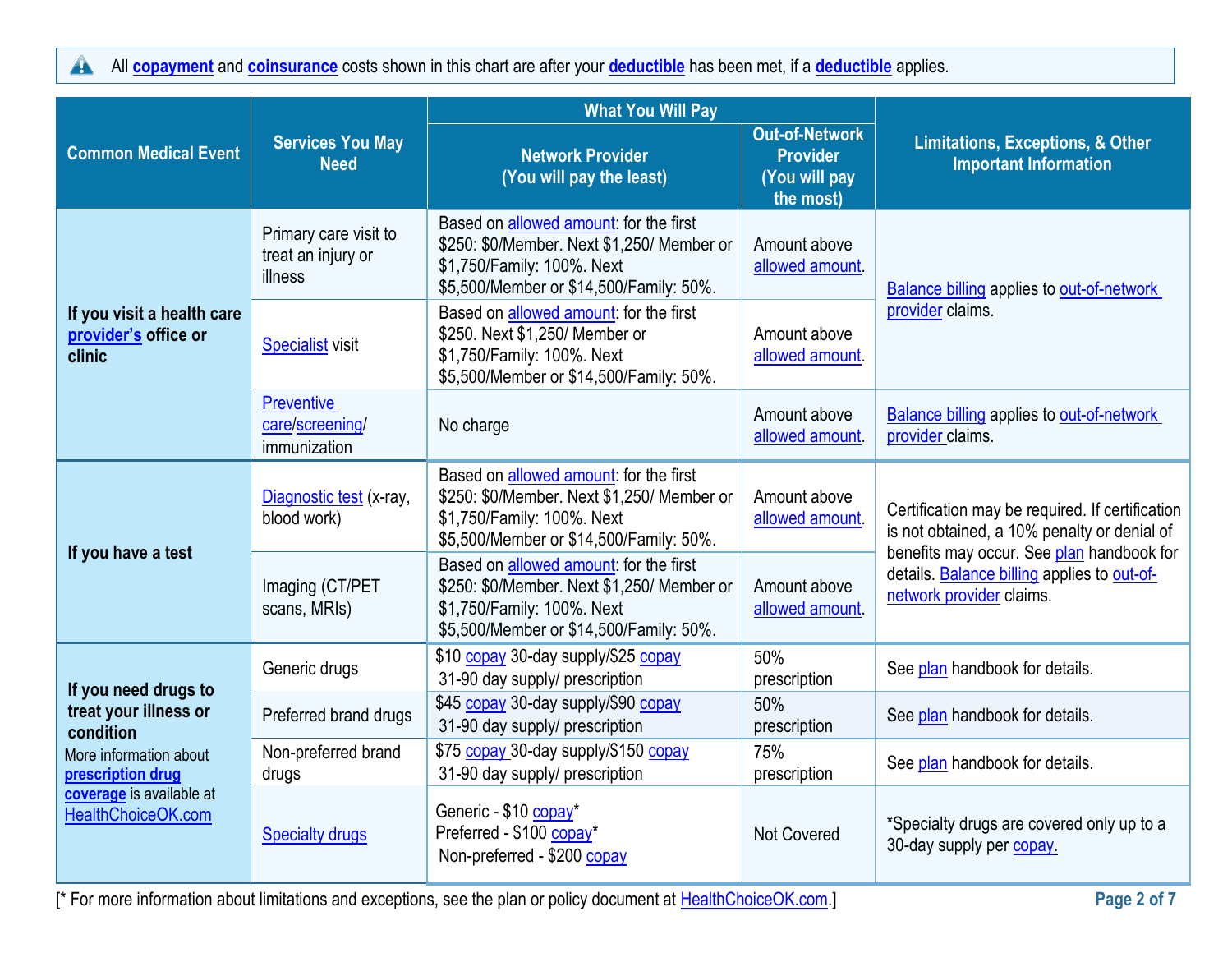|                                            |                                                      | <b>What You Will Pay</b>                                                                                                                                              |                                                                        |                                                                                                                                                                     |  |
|--------------------------------------------|------------------------------------------------------|-----------------------------------------------------------------------------------------------------------------------------------------------------------------------|------------------------------------------------------------------------|---------------------------------------------------------------------------------------------------------------------------------------------------------------------|--|
| <b>Common Medical Event</b>                | <b>Services You May</b><br><b>Need</b>               | <b>Network Provider</b><br>(You will pay the least)                                                                                                                   | <b>Out-of-Network</b><br><b>Provider</b><br>(You will pay<br>the most) | <b>Limitations, Exceptions, &amp; Other</b><br><b>Important Information</b>                                                                                         |  |
| If you have outpatient                     | Facility fee (e.g.,<br>ambulatory surgery<br>center) | Based on allowed amount: for the first<br>\$250: \$0/Member. Next \$1,250/ Member or<br>\$1,750/Family: 100%. Next<br>\$5,500/Member or \$14,500/Family: 50%.         | Amount above<br>allowed amount                                         | Certification may be required. If certification<br>is not obtained, a 10% penalty or denial of                                                                      |  |
| surgery                                    | Physician/surgeon<br>fees                            | Based on <b>allowed amount</b> : for the first<br>\$250: \$0/Member. Next \$1,250/ Member or<br>\$1,750/Family: 100%. Next<br>\$5,500/Member or \$14,500/Family: 50%. | Amount above<br>allowed amount                                         | benefits may occur. See plan handbook for<br>details. Balance billing applies to out-of-<br>network provider claims.                                                |  |
|                                            | <b>Emergency room care</b>                           | Based on allowed amount: for the first \$250: \$0/Member. Next<br>\$1,250/ Member or \$1,750/Family: 100%. Next<br>\$5,500/Member or \$14,500/Family: 50%.            |                                                                        | None.                                                                                                                                                               |  |
| If you need immediate<br>medical attention | <b>Emergency medical</b><br>transportation           | Based on allowed amount: for the first<br>\$250: \$0/Member. Next \$1,250/ Member or<br>\$1,750/Family: 100%. Next<br>\$5,500/Member or \$14,500/Family: 50%.         | Amount above<br>allowed amount.                                        | <b>Balance billing applies to out-of-network</b><br>provider claims; excluding air ambulance<br>transports.                                                         |  |
|                                            | <b>Urgent care</b>                                   | Based on allowed amount: for the first<br>\$250: \$0/Member. Next \$1,250/ Member or<br>\$1,750/Family: 100%. Next<br>\$5,500/Member or \$14,500/Family: 50%.         | Amount above<br>allowed amount.                                        | <b>Balance billing applies to out-of-network</b><br>provider claims.                                                                                                |  |
|                                            | Facility fee (e.g.,<br>hospital room)                | Based on allowed amount: for the first<br>\$250: \$0/Member. Next \$1,250/ Member or<br>\$1,750/Family: 100%. Next<br>\$5,500/Member or \$14,500/Family: 50%.         | \$300 copay.<br>Amount above<br>allowed amount.                        | Certification may be required. If certification                                                                                                                     |  |
| If you have a hospital<br>stay             | Physician/surgeon<br>fees                            | Based on allowed amount: for the first<br>\$250: \$0/Member. Next \$1,250/ Member or<br>\$1,750/Family: 100%. Next<br>\$5,500/Member or \$14,500/Family: 50%.         | Amount above<br>allowed amount.                                        | is not obtained, a 10% penalty or denial of<br>benefits may occur. See plan handbook for<br>details. Balance-billing applies to out-of-<br>network provider claims. |  |
| If you need mental<br>health, behavioral   | Outpatient services                                  | Based on <b>allowed</b> amount: for the first<br>\$250: \$0/Member. Next \$1,250/ Member or                                                                           | Amount above<br>allowed amount.                                        | Limit of 20 visits per calendar year without<br>certification. Balance billing applies to out-                                                                      |  |

[\* For more information about limitations and exceptions, see the plan or policy document at [HealthChoiceOK.com.](https://oklahoma.gov/healthchoice.html)] **Page 3 of 7**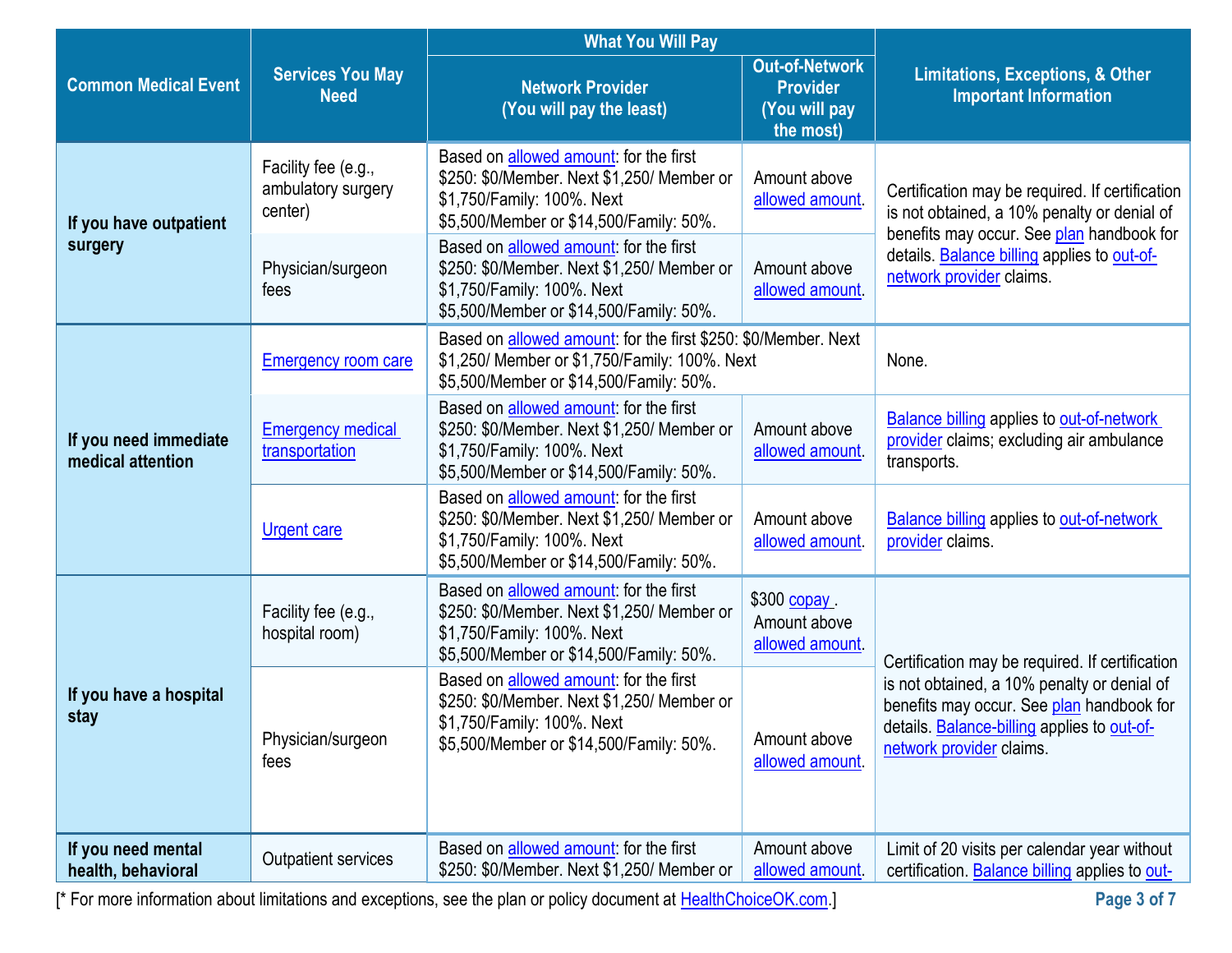|                                                     |                                              | <b>What You Will Pay</b><br><b>Out-of-Network</b><br><b>Network Provider</b><br><b>Provider</b><br>(You will pay the least)<br>(You will pay<br>the most)             |                                 | <b>Limitations, Exceptions, &amp; Other</b><br><b>Important Information</b>                                                                                                                                                                                              |  |
|-----------------------------------------------------|----------------------------------------------|-----------------------------------------------------------------------------------------------------------------------------------------------------------------------|---------------------------------|--------------------------------------------------------------------------------------------------------------------------------------------------------------------------------------------------------------------------------------------------------------------------|--|
| <b>Common Medical Event</b>                         | <b>Services You May</b><br><b>Need</b>       |                                                                                                                                                                       |                                 |                                                                                                                                                                                                                                                                          |  |
| health, or substance<br>abuse services              |                                              | \$1,750/Family: 100%. Next<br>\$5,500/Member or \$14,500/Family: 50%.                                                                                                 |                                 | of-network provider claims.                                                                                                                                                                                                                                              |  |
|                                                     | Inpatient services                           | Based on <b>allowed amount</b> : for the first<br>\$250: \$0/Member. Next \$1,250/ Member or<br>\$1,750/Family: 100%. Next \$5,500/Member<br>or \$14,500/Family: 50%. | Amount above<br>allowed amount  | Certification may be required. If certification<br>is not obtained, a 10% penalty or denial of<br>benefits may occur. See plan handbook for<br>details. Balance billing applies to out-of-<br>network provider claims.                                                   |  |
|                                                     | Office visits                                | Based on allowed amount: for the first<br>\$250: \$0/Member. Next \$1,250/ Member or<br>\$1,750/Family: 100%. Next<br>\$5,500/Member or \$14,500/Family: 50%.         | Amount above<br>allowed amount. | <b>Balance billing applies to out-of-network</b><br>provider claims.                                                                                                                                                                                                     |  |
| If you are pregnant                                 | Childbirth/delivery<br>professional services | Based on allowed amount: for the first<br>\$250: \$0/Member. Next \$1,250/ Member or<br>\$1,750/Family: 100%. Next<br>\$5,500/Member or \$14,500/Family: 50%.         | Amount above<br>allowed amount. | Includes one postpartum home visit, criteria<br>must be met. Balance billing applies to out-<br>of-network provider claims.                                                                                                                                              |  |
|                                                     | Childbirth/delivery<br>facility services     | Based on allowed amount: for the first<br>\$250: \$0/Member. Next \$1,250/ Member or<br>\$1,750/Family: 100%. Next<br>\$5,500/Member or \$14,500/Family: 50%.         | Amount above<br>allowed amount  | Certification may be required. If certification<br>is not obtained, a 10% penalty or denial of<br>benefits may occur. See plan handbook for<br>details. Balance billing applies to out-of-<br>network provider claims.                                                   |  |
| If you need help                                    | Home health care                             | Based on <b>allowed amount</b> : for the first<br>\$250: \$0/Member. Next \$1,250/ Member or<br>\$1,750/Family: 100%. Next<br>\$5,500/Member or \$14,500/Family: 50%. | Amount above<br>allowed amount  | Certification may be required. If certification<br>is not obtained, a 10% penalty or denial of<br>benefits may occur. See plan handbook for<br>details. (Up to 100 visits per calendar<br>year.)                                                                         |  |
| recovering or have<br>other special health<br>needs | <b>Rehabilitation services</b>               | Based on allowed amount: for the first<br>\$250: \$0/Member. Next \$1,250/ Member or<br>\$1,750/Family: 100%. Next<br>\$5,500/Member or \$14,500/Family: 50%.         | Amount above<br>allowed amount. | Certification may be required. If certification<br>is not obtained, a 10% penalty or denial of<br>benefits may occur. See plan handbook for<br>details. (Up to 60 visits per calendar year<br>for each type of therapy including physical,<br>occupational, and speech.) |  |
|                                                     | <b>Habilitation services</b>                 | Not Covered                                                                                                                                                           | Not Covered                     | <b>Excluded services</b>                                                                                                                                                                                                                                                 |  |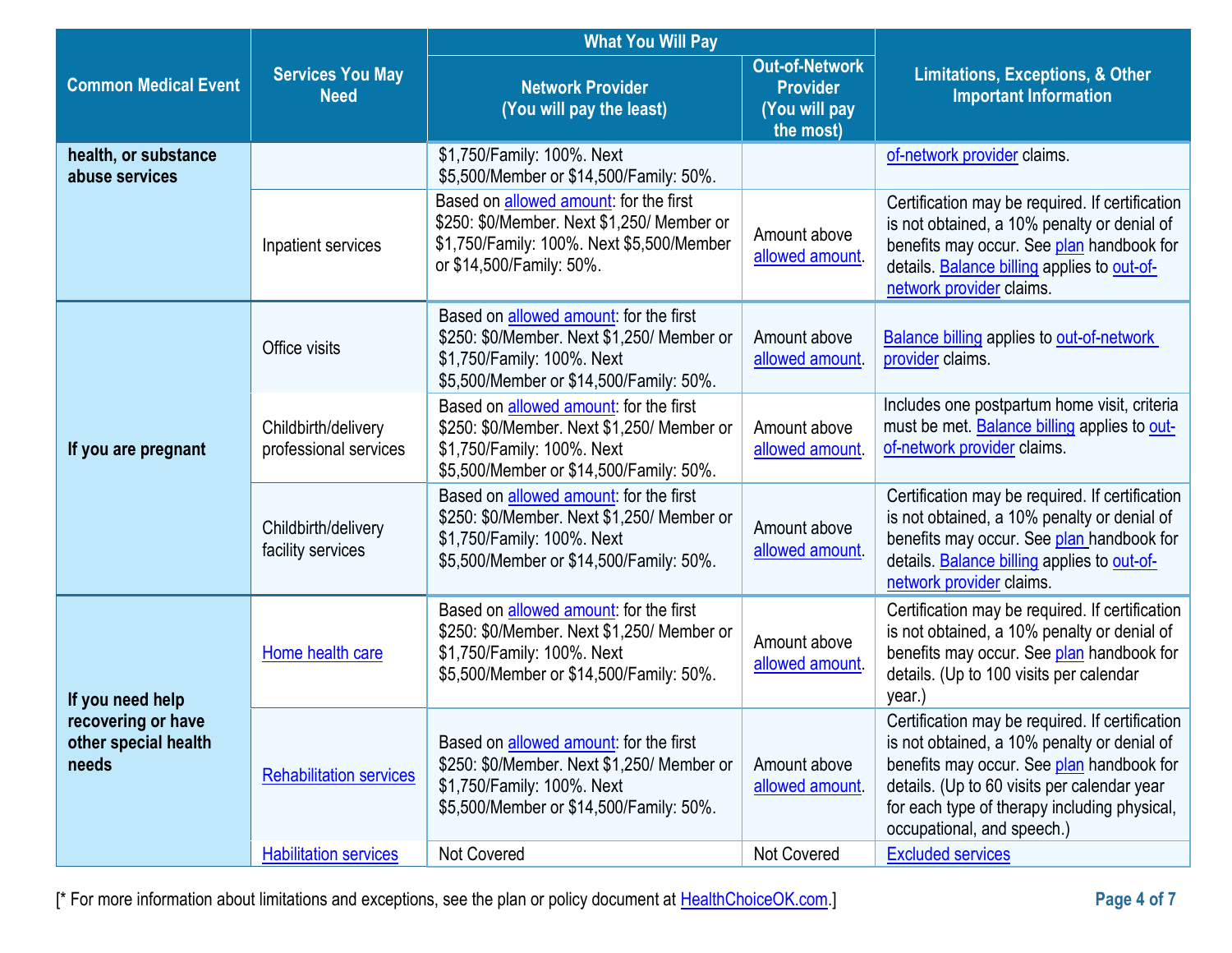|                             | <b>Services You May</b><br><b>Need</b> | <b>What You Will Pay</b>                                                                                                                                      |                                                                        |                                                                                                                                                                                             |
|-----------------------------|----------------------------------------|---------------------------------------------------------------------------------------------------------------------------------------------------------------|------------------------------------------------------------------------|---------------------------------------------------------------------------------------------------------------------------------------------------------------------------------------------|
| <b>Common Medical Event</b> |                                        | <b>Network Provider</b><br>(You will pay the least)                                                                                                           | <b>Out-of-Network</b><br><b>Provider</b><br>(You will pay<br>the most) | <b>Limitations, Exceptions, &amp; Other</b><br><b>Important Information</b>                                                                                                                 |
|                             | <b>Skilled nursing care</b>            | Based on allowed amount: for the first<br>\$250: \$0/Member. Next \$1,250/ Member or<br>\$1,750/Family: 100%. Next<br>\$5,500/Member or \$14,500/Family: 50%. | Amount above<br>allowed amount.                                        | Certification may be required. If certification<br>is not obtained, a 10% penalty or denial of<br>benefits may occur. See plan handbook for<br>details. (Up to 100 days per calendar year.) |
|                             | Durable medical<br>equipment           | Based on allowed amount: for the first<br>\$250: \$0/Member. Next \$1,250/ Member or<br>\$1,750/Family: 100%. Next<br>\$5,500/Member or \$14,500/Family: 50%. | Amount above<br>allowed amount.                                        | Certification may be required. If certification<br>is not obtained, a 10% penalty or denial of                                                                                              |
|                             | Hospice services                       | Based on allowed amount: for the first<br>\$250: \$0/Member. Next \$1,250/ Member or<br>\$1,750/Family: 100%. Next<br>\$5,500/Member or \$14,500/Family: 50%. | Amount above<br>allowed amount.                                        | benefits may occur. See plan handbook for<br>details.                                                                                                                                       |
|                             | Children's eye exam                    | <b>Not Covered</b>                                                                                                                                            | <b>Not Covered</b>                                                     | <b>Excluded services</b>                                                                                                                                                                    |
| If your child needs         | Children's glasses                     | Not Covered                                                                                                                                                   | Not Covered                                                            | <b>Excluded services</b>                                                                                                                                                                    |
| dental or eye care          | Children's dental<br>check-up          | <b>Not Covered</b>                                                                                                                                            | <b>Not Covered</b>                                                     | <b>Excluded services</b>                                                                                                                                                                    |

## **Excluded Services & Other Covered Services:**

| Services Your Plan Generally Does NOT Cover (Check your policy or plan document for more information and a list of any other excluded services.) |  |                                                                                       |           |                                                               |  |
|--------------------------------------------------------------------------------------------------------------------------------------------------|--|---------------------------------------------------------------------------------------|-----------|---------------------------------------------------------------|--|
| Acupuncture (except for anesthesia)                                                                                                              |  | <b>Habilitation services</b>                                                          |           | Routine eye care (Adult)                                      |  |
| Cosmetic surgery                                                                                                                                 |  | Long-term care                                                                        |           | Routine foot care                                             |  |
| Dental care                                                                                                                                      |  | Private-duty nursing                                                                  |           | Weight loss programs                                          |  |
| Other Covered Services (Limitations may apply to these services. This isn't a complete list. Please see your plan document.)                     |  |                                                                                       |           |                                                               |  |
| Bariatric Surgery (Limited coverage for certain<br>treatments)                                                                                   |  | Hearing aids (under the age of 18, 1 every 48<br>months per hearing impaired ear)     | $\bullet$ | <b>CDC-recognized National Diabetes Prevention</b><br>Program |  |
| Chiropractic care (60 visits per calendar year)                                                                                                  |  | Infertility treatment (Limited coverage for certain<br>services, drugs and treatment) |           | Non-emergency care when traveling outside the<br>U.S.         |  |

[\* For more information about limitations and exceptions, see the plan or policy document at [HealthChoiceOK.com.](https://oklahoma.gov/healthchoice.html)] **Page 5 of 7** Your Rights to Continue Coverage: There are agencies that can help if you want to continue your coverage after it ends. The contact information for those agencies is: [insert State, HHS, DOL, and/or other applicable agency contact information]. Other coverage options may be available to you, too, including buying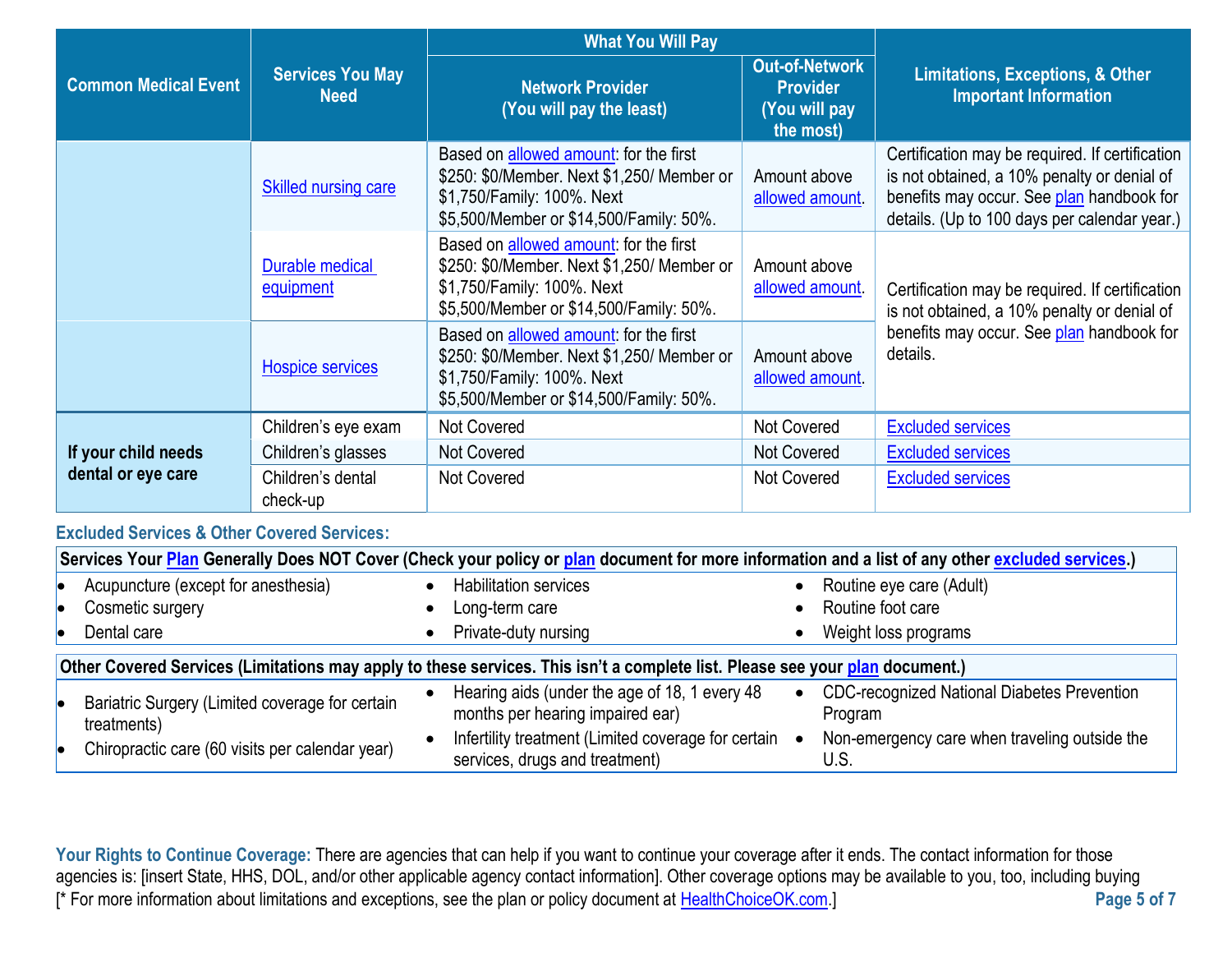individual insurance coverage through the [Health Insurance](https://www.healthcare.gov/sbc-glossary/#health-insurance) [Marketplace.](https://www.healthcare.gov/sbc-glossary/#marketplace) For more information about the [Marketplace,](https://www.healthcare.gov/sbc-glossary/#marketplace) visi[t www.HealthCare.gov](http://www.healthcare.gov/) or call 1-800-318-2596.

Your Grievance and Appeals Rights: There are agencies that can help if you have a complaint against your [plan](https://www.healthcare.gov/sbc-glossary/#plan) for a denial of [a claim.](https://www.healthcare.gov/sbc-glossary/#claim) This complaint is called a [grievance](https://www.healthcare.gov/sbc-glossary/#grievance) or [appeal.](https://www.healthcare.gov/sbc-glossary/#appeal) For more information about your rights, look at the explanation of benefits you will receive for that medical [claim.](https://www.healthcare.gov/sbc-glossary/#claim) You[r plan](https://www.healthcare.gov/sbc-glossary/#plan) documents also provide complete information on how to submit a [claim,](https://www.healthcare.gov/sbc-glossary/#claim) [appeal,](https://www.healthcare.gov/sbc-glossary/#appeal) or a [grievance](https://www.healthcare.gov/sbc-glossary/#grievance) for any reason to your [plan.](https://www.healthcare.gov/sbc-glossary/#plan) For more information about your rights, this notice, or assistance, contact: EGID Health Claims Administrator 1-800-323-4314, TTY 711, HealthChoice Member Services 405-717-8780 or toll free 1-800-752-9475 TDD Oklahoma City Area: 1-405-949-2281, TDD All Areas: 1-866-447-0436. Additionally, a consumer assistance program can help you file your appeal. Contact the Oklahoma Insurance Department at [www.ok.gov/oid/Consumers/Consumer\\_Assistance/index.html.](http://www.ok.gov/oid/Consumers/Consumer_Assistance/index.html)

**Does this plan provide Minimum Essential Coverage? Yes**

[Minimum Essential Coverage](https://www.healthcare.gov/sbc-glossary/#minimum-essential-coverage) generally includes [plans,](https://www.healthcare.gov/sbc-glossary/#plan) [health insurance](https://www.healthcare.gov/sbc-glossary/#health-insurance) available through the [Marketplace](https://www.healthcare.gov/sbc-glossary/#marketplace) or other individual market policies, Medicare, Medicaid, CHIP, TRICARE, and certain other coverage. If you are eligible for certain types of [Minimum Essential Coverage,](https://www.healthcare.gov/sbc-glossary/#minimum-essential-coverage) you may not be eligible for the [premium tax credit.](https://www.healthcare.gov/sbc-glossary/#premium-tax-credits)

**Does this plan meet the Minimum Value Standards? Yes**

If your [plan](https://www.healthcare.gov/sbc-glossary/#plan) doesn't meet the [Minimum Value Standards,](https://www.healthcare.gov/sbc-glossary/#minimum-value-standard) you may be eligible for a [premium tax credit](https://www.healthcare.gov/sbc-glossary/#premium-tax-credits) to help you pay for a plan through the [Marketplace.](https://www.healthcare.gov/sbc-glossary/#marketplace)

**Language Access Services:**

[Spanish (Español): Para obtener asistencia en Español, llame al 1-800-323-4314.]

[Tagalog (Tagalog): Kung kailangan ninyo ang tulong sa Tagalog tumawag sa 1-800-323-4314.]

[Chinese (中文): 如果需要中文的帮助, 请拨打这个号码1-800-323-4314.]

[Navajo (Dine): Dinek'ehgo shika at'ohwol ninisingo, kwiijigo holne' 1-800-323-4314.]

*To see examples of how this [plan](https://www.healthcare.gov/sbc-glossary/#plan) might cover costs for a sample medical situation, see the next section.*

**PRA Disclosure Statement:** According to the Paperwork Reduction Act of 1995, no persons are required to respond to a collection of information unless it displays a valid OMB control number. The valid OMB control number for this information collection is **0938-1146**. The time required to complete this information collection is estimated to average **0.08** hours per response, including the time to review instructions, search existing data resources, gather the data needed, and complete and review the information collection. If you have comments concerning the accuracy of the time estimate(s) or suggestions for improving this form, please write to: CMS, 7500 Security Boulevard, Attn: PRA Reports Clearance Officer, Mail Stop C4-26-05, Baltimore, Maryland 21244-1850.